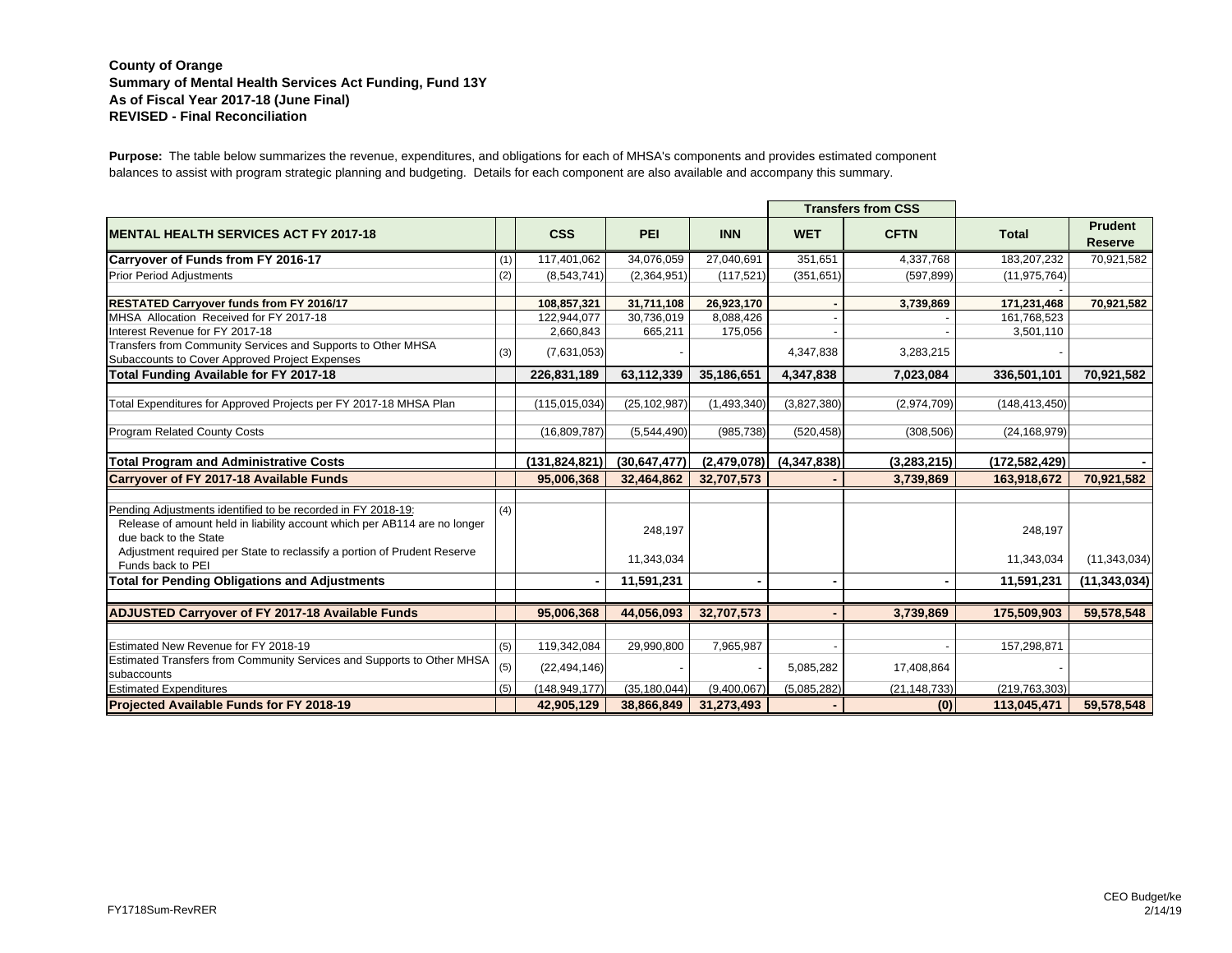#### **Mental Health Services Act (MHSA/Prop 63) Allocation Summary for Fiscal Year 2017‐18 (Final) Community Services and Supports (CSS)**

Purpose: To report on the revenues and expenditures by MHSA component per the annual Revenue and Expenditure Report for FY 2017/18 and identify any pending items to provide information needed for strategic planning and programming.

|                                                                                                                        |     | FY 2016/17             |                        | FY 2017/18             |                        | Variance (6)                |
|------------------------------------------------------------------------------------------------------------------------|-----|------------------------|------------------------|------------------------|------------------------|-----------------------------|
|                                                                                                                        |     | <b>Actuals</b>         | <b>Budget</b>          | <b>FY Estimates</b>    | <b>Final-Actuals</b>   | <b>Budget</b><br>to Actuals |
| Carryover of Funds from Prior Fiscal Year                                                                              | (1) | 97,583,337             | 117,401,060            | 117,401,060            | 117,401,062            | $\overline{2}$              |
| Adjust for prior period transactions completed in prior fiscal year                                                    | (2) | 35,355                 |                        | (9, 333, 644)          | (8,543,741)            |                             |
| Revenue for MHSA Allocation                                                                                            |     | 113,304,133            | 123,561,567            | 122,944,077            | 122,944,077            | (617, 490)                  |
| Interest Revenue                                                                                                       |     | 1,384,739              | 1,416,724              | 2,780,469              | 2,660,843              | 1,244,119                   |
| Transfers from Community Services and Supports to Other MHSA Subaccounts to Cover                                      | (3) |                        | (12,880,263)           | (7,631,053)            | (7,631,053)            | 5,249,210                   |
| <b>Total Funding Available</b>                                                                                         |     | 212,307,564            | 229,499,088            | 226,160,910            | 226,831,189            | (3,338,178)                 |
| Board and MHSA Committee Approved Projects per FY 17-18 MHSA Plan                                                      |     |                        |                        |                        |                        |                             |
| <b>Full Service Partnership Programs</b>                                                                               |     |                        |                        |                        |                        |                             |
| 1. Children's Full Service Partnership/Wraparound                                                                      |     | 4,251,289              | 6,654,575              | 5,360,695              | 5,231,150              | (1,423,425)                 |
| 2. Children and Youth Behavioral Health Program of Assertive Community Treatment                                       |     |                        | 1,100,000              |                        |                        | (1, 100, 000)               |
| 3. Transitional Age Youth Full Service Partnership/Wraparound                                                          |     | 3,683,437              | 8,434,468              | 3,425,351              | 3,398,537              | (5,035,931)                 |
| 4. Adult Full Service Partnership                                                                                      |     | 24,864,925             | 16,192,093             | 26,170,383             | 28,940,310             | 12,748,217                  |
| 5. Adult/Adult Transitional Age Youth Program of Assertive Community Treatment<br>6. Assisted Outpatient Treatment     |     | 321,784<br>744,761     | 8,428,018<br>5,015,841 | 814,306<br>692,498     | 801,558                | (7,626,460)<br>(5,015,841)  |
| 7. Mental Health Court-Probation Services                                                                              |     |                        | 921,000                |                        |                        | (921,000)                   |
| 8. Older Adult Full Service Partnership                                                                                |     | 2,716,050              | 2,683,249              | 1,845,645              | 1,845,645              | (837, 604)                  |
| 9. Older Adult Program of Assertive Community Treatment                                                                |     |                        | 521,632                |                        |                        | (521, 632)                  |
| 10. FSP Portion of Non-Admin Programs under Other Programs                                                             |     | 15,575,073             | 12,598,421             | 15,125,400             | 15,310,841             | 2,712,420                   |
| <b>Total Full Service Partnership Programs</b>                                                                         |     | 52,157,319             | 62,549,297             | 53,434,278             | 55,528,041             | (9, 115, 019)               |
| <b>Other Service Programs</b>                                                                                          |     |                        |                        |                        |                        |                             |
| 1. Children's In-Home Crisis Stabilization                                                                             |     | 306,793                | 325,644                | 288,206                | 288,206                | (37, 438)                   |
| 2. Children's Crisis Residential                                                                                       |     | 802,825                | 1,001,474              | 822,155                | 822,155                | (179, 319)                  |
| 3. Mentoring for Children and Youth                                                                                    |     | 413,985                | 500,000                | 489,628                | 489,628                | (10, 372)                   |
| 4. Children's Crisis Assessment Team                                                                                   |     | 1,019,320              | 637,962                | 932,950                | 774,779                | 136,817                     |
| OC Children w/Co-Occurring Mental Health & Chronic Acute Severe Physical Illness,<br>Special Needs or Eating Disorders |     | 436,950                | 1,250,000              |                        |                        | (1,250,000)                 |
| 6. Youth Core Services                                                                                                 |     | 447,773                | 2,500,000              | (138, 403)             | (72, 563)              | (2,572,563)                 |
| 7. Children's Co-Occurring Mental Health and Substance Abuse Disorders Residential                                     |     | 204,710                | 427,500                | 354,628                | 354,628                | (72, 872)                   |
| Treatment                                                                                                              |     |                        |                        |                        |                        |                             |
| 8. Transitional Age Youth Crisis Residential                                                                           |     |                        | 74,568                 |                        |                        | (74, 568)                   |
| 9. Adult Outreach & Engagement<br>10. Adult/Adult Transitional Age Youth Crisis Assessment Team/Psychiatric Evaluation |     | 514,325                | 1,027,973              | 480,871                | 1,064,234              | 36,261                      |
| and Response Team                                                                                                      |     | 3,244,823              | 3,234,483              | 3,371,144              | 3,371,813              | 137,330                     |
| 11. Adult Crisis Residential                                                                                           |     | 1,062,366              | 2,448,594              | 1,478,574              | 1,768,541              | (680, 053)                  |
| 12. Supportive Employment                                                                                              |     | 980,114                | 1,097,010              | 973,059                | 973,059                | (123, 951)                  |
| 13. Wellness Centers<br>14. Recovery Centers/Clinic Recovery Services / Open Access                                    |     | 2,565,552<br>6,806,480 | 2,896,372<br>7,505,360 | 2,789,019<br>6,160,354 | 2,688,463<br>7,010,632 | (207, 909)<br>(494, 728)    |
| 15. Adult/Older Adult Peer Mentoring                                                                                   |     | 934,528                | 1,374,888              | 1,258,483              | 1,556,730              | 181,842                     |
| 16. The Courtyard                                                                                                      |     | 146,356                | 490,000                | 175,979                | 175,979                | (314, 021)                  |
| 17. Bridge Housing for the Homeless                                                                                    |     | 5,000,000              | 36,000,000             | 35,000,000             | 35,000,000             | (1,000,000)                 |
| 18. Housing/Year-Round Emergency Shelter                                                                               |     | 111,116                | 512,693                | 132,619                | 84,000                 | (428, 693)                  |
| 19. Transportation<br>20. Adult and Transitional Age Youth In-Home Crisis Stabilization                                |     |                        | 1,000,000<br>1,012,500 |                        |                        | (1,000,000)<br>(1,012,500)  |
| 21. Integrated Community Services                                                                                      |     | 1,667,051              | 1,848,000              | 1,435,019              | 1,435,019              | (412, 981)                  |
| 22. Crisis Stabilization Units                                                                                         |     |                        | 3,400,000              | 1,020                  | 1,020                  | (3,398,980)                 |
| Adult Co-Occurring Mental Health And Substance Abuse Disorders Residential                                             |     |                        | 425,000                | 264,025                | 264,025                | (160, 975)                  |
| Treatment                                                                                                              |     |                        | 1,286,047              | 1,339,829              | 1,343,760              |                             |
| 24. Older Adult Recovery Services<br>25. Housing                                                                       |     | 1,278,013              | 68,144                 | 65,841                 | 92,885                 | 57,713<br>24,741            |
| 26. BHS Co-Located Services                                                                                            |     |                        |                        |                        |                        |                             |
| Other MHSA Eligible Projects                                                                                           |     |                        |                        | 4,228,956              |                        |                             |
| <b>Total Other Service Programs</b>                                                                                    |     | 27,943,080             | 72,344,212             | 61,903,956             | 59,486,993             | (10, 440, 256)              |
| Program Related County Costs                                                                                           |     | 14,806,105             | 17,818,832             | 16,597,664             | 16,809,787             | (1,009,045)                 |
|                                                                                                                        |     |                        |                        |                        |                        |                             |
| <b>Total Program and Administrative Costs</b>                                                                          |     | 94,906,504             | 152,712,341            | 131,935,898            | 131,824,821            | (20,776,443)                |
| <b>Carryover of Available Funds</b>                                                                                    |     | 117,401,060            | 76,786,747             | 94,225,011             | 95,006,368             | 17,438,264                  |
| FY 2018-19 Approved MHSA Plan - CSS Budget                                                                             | (5) |                        |                        |                        |                        |                             |
| Estimated New Revenue for FY 2018-19                                                                                   |     |                        |                        |                        | 119,342,084            |                             |
| Estimated Transfers from Community Services and Supports to Other MHSA                                                 |     |                        |                        |                        | (22, 494, 146)         |                             |
| subaccounts                                                                                                            |     |                        |                        |                        |                        |                             |
| <b>Estimated Expenditures</b>                                                                                          |     |                        |                        |                        | (148, 949, 177)        |                             |
| Projected Available Funds for FY 2019-20                                                                               |     |                        |                        |                        | 42,905,129             |                             |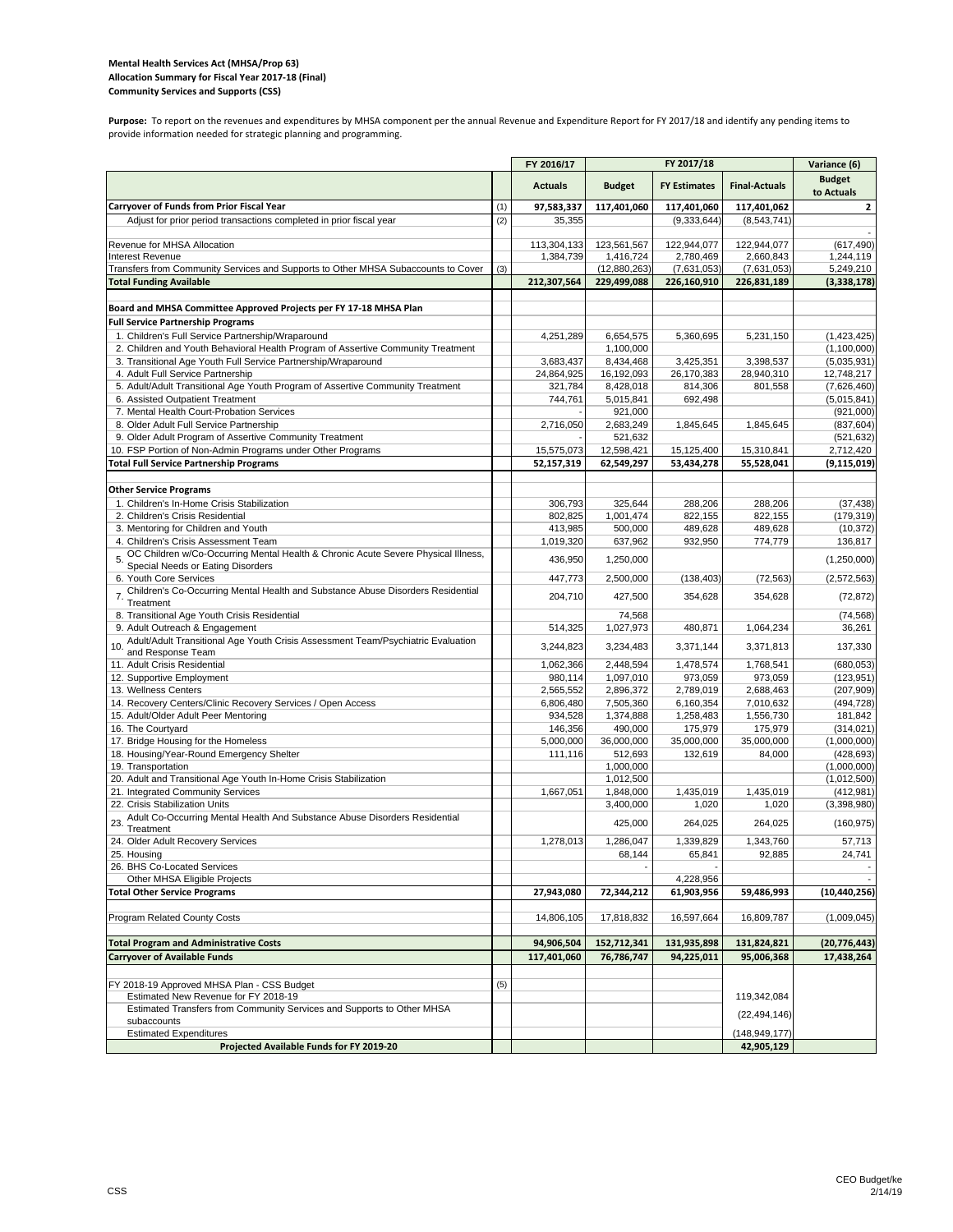### **Mental Health Services Act (MHSA/Prop 63) Prevention and Early Intervention (PEI) Allocation Summary for Fiscal Year 2017‐18 (Final)**

| Purpose: To report on the revenues and expenditures by MHSA component and identify any pending items to provide information needed for strategic planning and programming |     |                |               |                     |                      |                             |  |
|---------------------------------------------------------------------------------------------------------------------------------------------------------------------------|-----|----------------|---------------|---------------------|----------------------|-----------------------------|--|
|                                                                                                                                                                           |     | FY 2016/17     |               | FY 2017/18          |                      | Variance (6)                |  |
|                                                                                                                                                                           |     | <b>Actuals</b> | <b>Budget</b> | <b>FY Estimates</b> | <b>Final-Actuals</b> | <b>Budget</b><br>to Actuals |  |
| <b>Carryover of Funds from Prior Fiscal Year</b>                                                                                                                          | (1) | 35,453,774     | 34,076,059    | 34,076,059          | 34,076,059           | $\mathsf 0$                 |  |
| Adjust for prior period transactions completed in prior fiscal year                                                                                                       | (2) | (30, 747)      |               | (2, 419, 585)       | (2,364,951)          |                             |  |
|                                                                                                                                                                           |     |                |               |                     |                      |                             |  |
| Revenue for MHSA Allocation                                                                                                                                               |     | 28,326,033     | 30,890,392    | 30,736,019          | 30,736,019           | (154, 373)                  |  |
| Interest Revenue                                                                                                                                                          |     | 497,692        | 509,460       | 692,779             | 665,211              | (27, 568)                   |  |
| <b>Total Funding Available</b>                                                                                                                                            |     | 64,246,752     | 65,475,911    | 63,085,273          | 63,112,339           |                             |  |
| Board and MHSA Committee Approved Projects per FY 2017-18 MHSA Plan                                                                                                       |     |                |               |                     |                      |                             |  |
| <b>Early Intervention Programs</b>                                                                                                                                        |     |                |               |                     |                      |                             |  |
| 1. Stress Free Families                                                                                                                                                   |     | 470.101        | 534,693       | 555,913             | 555,913              | 21,220                      |  |
| 2. 1st Onset of Psychiatric Illness                                                                                                                                       |     | 1,414,835      | 1,500,000     | 1,431,728           | 1,431,728            | (68, 272)                   |  |
| 3. OC Maternal and Family Wellness                                                                                                                                        |     | 1,910,953      | 2,113,072     | 1,656,481           | 1,656,481            | (456, 591)                  |  |
| 4. Early Intervention Services for Older Adults                                                                                                                           |     | 1,406,881      | 1,469,500     | 1,469,855           | 1,469,855            | 355                         |  |
| 6. Crisis Prevention Hotline                                                                                                                                              |     | 239,933        | 327,533       | 430,418             | 317,575              | (9,958)                     |  |
| 7. Survivor Support Services                                                                                                                                              |     | 286,799        | 293,693       | 271,901             | 271,901              | (21, 792)                   |  |
| 5. Community Counseling and Supportive Services                                                                                                                           |     | 1,681,686      | 2,186,136     | 1,880,480           | 1,880,480            | (305, 656)                  |  |
| 8. OC4VETS                                                                                                                                                                |     | 1,179,053      | 1,295,957     | 792,565             | 867,618              | (428, 339)                  |  |
| 9. OC ACCEPT                                                                                                                                                              |     | 478,383        | 490,000       | 520,853             | 520,853              | 30,853                      |  |
| 17. School Based Mental Health Services                                                                                                                                   |     | 651,816        | 2,040,665     | 238,704             | 238,704              | (1,801,961)                 |  |
| 19. School Based Behavioral Health Intervention and Support-Early Intervention Services                                                                                   |     | 1,703,956      | 440,000       | 437,453             | 437,453              | (2, 547)                    |  |
| 22. School Readiness and Connect the Tots                                                                                                                                 |     | 1,030,977      | 1,210,000     | 1,091,049           | 1,091,049            | (118, 951)                  |  |
| <b>Total Early Intervention Programs</b>                                                                                                                                  |     | 12,455,373     | 13,901,249    | 10,777,400          | 10,739,610           | (3, 161, 639)               |  |
|                                                                                                                                                                           |     |                |               |                     |                      |                             |  |
| <b>Prevention Programs</b>                                                                                                                                                |     |                |               |                     |                      |                             |  |
| 10. Family Support Services                                                                                                                                               |     | 688,611        | 282,000       | 479,509             | 235,631              | (46, 369)                   |  |
| 11. Parent Education Services                                                                                                                                             |     | 466,120        | 1,066,000     | 570,475             | 570,475              | (495, 525)                  |  |
| 12. Children's Support and Parenting Program                                                                                                                              |     | 1,398,962      | 1,800,000     | 1,386,093           | 1,629,971            | (170, 029)                  |  |
| 13. Outreach and Engagement Collaborative                                                                                                                                 |     | 2,618,227      | 2,819,044     | 2,680,544           | 2,680,544            | (138, 500)                  |  |
| 14. Behavioral Health Services Outreach and Engagement Services                                                                                                           |     | 1,035,195      | 1,300,000     | 935,925             | 935,925              | (364, 075)                  |  |
| 15. WarmLine                                                                                                                                                              |     | 450,658        | 481,566       | 462,342             | 462,342              | (19, 224)                   |  |
| 16. College Veterans Programs                                                                                                                                             |     | 79,724         | 400,000       | 84,383              | 84,383               | (315, 617)                  |  |
| 17. School Based Mental Health Services                                                                                                                                   |     | 1,490,476      | 874,571       | 1,916,272           | 1,916,272            | 1,041,701                   |  |
| 18. School Based Behavioral Health Intervention and Support                                                                                                               |     | 440,000        | 1,808,589     | 1,794,994           | 1,794,994            | (13, 595)                   |  |
| 20. Violence Prevention Education                                                                                                                                         |     | 1,129,470      | 1,075,651     | 985,619             | 985,619              | (90, 032)                   |  |
| 21. Gang Prevention Services                                                                                                                                              |     | 68,313         | 253,100       | 240.041             | 240,041              | (13,059)                    |  |
| 22. School Readiness and Connect the Tots                                                                                                                                 |     | 564,469        | 990,000       | 575,696             | 575,696              | (414, 304)                  |  |
| 23. School Based Stress Management Services                                                                                                                               |     | 154,999        | 155,000       | 148,860             | 148,860              | (6, 140)                    |  |
| 24. Training, Assessment and Coordination Services                                                                                                                        |     | 143,665        | 708,610       | 17,600              | 132,703              | (575, 907)                  |  |
| 25. Information and Referral / OC Links                                                                                                                                   |     | 745,325        | 1,000,000     | 964,569             | 887,256              | (112, 744)                  |  |
| 26. Training in Physical Fitness and Nutrition                                                                                                                            |     | 9,045          | 15,000        | 1,735               | 1,735                | (13, 265)                   |  |
| 27. Mental Health Community Educational Events                                                                                                                            |     | 305,601        | 214,333       | 214,333             | 214,333              |                             |  |
| 28. Statewide Projects                                                                                                                                                    |     | 900,000        | 900,000       | 900,000             | 866,597              | (33, 403)                   |  |
| <b>Total Prevention Programs</b>                                                                                                                                          |     | 12,688,860     | 16,143,464    | 14,358,990          | 14,363,377           | (1,780,087)                 |  |
|                                                                                                                                                                           |     |                |               |                     |                      |                             |  |
| Program Related County Costs                                                                                                                                              |     | 5,026,460      | 5,408,048     | 5,548,003           | 5,544,490            | 136,442                     |  |
| <b>Total Program and Administrative Costs</b>                                                                                                                             |     | 30,170,693     | 35,452,761    | 30,684,393          | 30,647,477           | (4,805,284)                 |  |
| <b>Carryover of Available Funds</b>                                                                                                                                       |     | 34,076,059     | 30,023,150    | 32,400,880          | 32,464,862           |                             |  |
|                                                                                                                                                                           |     |                |               |                     |                      |                             |  |
| <b>Pending Obligations/Adjustments:</b>                                                                                                                                   | (4) |                |               |                     |                      |                             |  |
| Release liability recorded in previous fiscal year                                                                                                                        |     |                |               | 243,837             | 248,197              |                             |  |
| Reclassify portion of PEI amount moved to Prudent Reserve per State                                                                                                       |     |                |               | 11,343,034          | 11,343,034           |                             |  |
| Adjusted Carryover of Available Funds Less Known Obligations                                                                                                              |     | 34,076,059     | 30,023,150    | 43,987,751          | 44,056,093           |                             |  |
| FY 2018-19 Approved MHSA Plan - PEI Budget                                                                                                                                | (5) |                |               |                     |                      |                             |  |
| Estimated New Revenue for FY 2018-19                                                                                                                                      |     |                |               |                     | 29,990,800           |                             |  |
| <b>Estimated Expenditures</b>                                                                                                                                             |     |                |               |                     | (35, 180, 044)       |                             |  |
| Projected Available Funds for FY 2019-20                                                                                                                                  |     |                |               |                     | 38,866,849           |                             |  |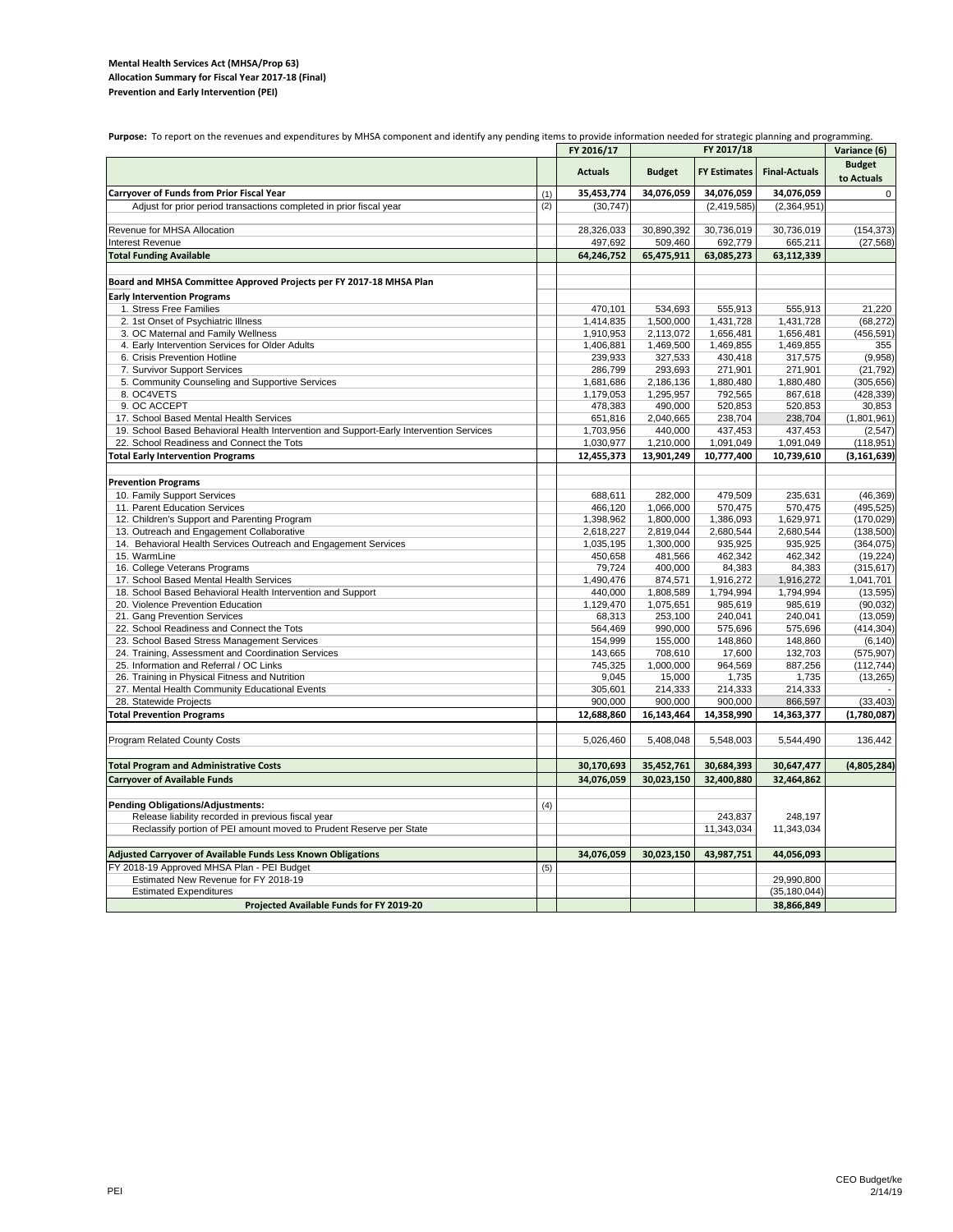#### **Mental Health Services Act (MHSA/Prop 63) Innovation (INN) Allocation Summary for Fiscal Year 2017-18 (Final)**

**Purpose:** To report on the revenues and expenditures by MHSA component and identify any pending items to provide information needed for strategic planning and programming.

|                                                                                      |     | FY 2016/17     | FY 2017/18    |                     |                      | Variance (6)                |
|--------------------------------------------------------------------------------------|-----|----------------|---------------|---------------------|----------------------|-----------------------------|
|                                                                                      |     | <b>Actuals</b> | <b>Budget</b> | <b>FY Estimates</b> | <b>Final-Actuals</b> | <b>Budget</b><br>to Actuals |
| <b>Carryover of Funds from Prior Fiscal Year</b>                                     | (1) | 22,574,691     | 27,040,691    | 27,040,691          | 27,040,691           | $\Omega$                    |
| Adjust for prior period transactions completed in prior fiscal year                  | (2) | (1,200,935)    |               | (1,316,630)         | (117, 521)           |                             |
| Revenue for MHSA Allocation                                                          |     | 7,454,219      | 8,129,050     | 8,088,426           | 8,088,426            | (40, 624)                   |
| Interest Revenue                                                                     |     | 202,985        | 207,740       | 172,857             | 175,056              | (32, 685)                   |
| <b>Total Funding Available</b>                                                       |     | 29,030,960     | 35,377,481    | 33,985,345          | 35,186,651           | (73, 308)                   |
| Board and MHSA Committee Approved Projects per FY 2017-18 MHSA Plan                  |     |                |               |                     |                      |                             |
| <b>Group 3 INN Programs</b>                                                          |     |                |               |                     |                      |                             |
| 1. Continuum of Care for Veteran and Military Children and Families                  |     |                | 800,000       | 1,193               | 1,193                | (798, 807)                  |
| 2. Child-Focused Mental Health Training for Religious Leaders                        |     |                | 550,104       |                     |                      | (550, 104)                  |
| 3. Immigrant Screening and Referrals                                                 |     |                | 650,000       |                     |                      | (650,000)                   |
| 4. Whole Person Healing Initiative                                                   |     |                | 2,301,432     |                     |                      | (2,301,432)                 |
| Mental Health Technology Solutions                                                   |     |                |               | 3,007,428           | 208,459              | 208,459                     |
| <b>Group 2 INN Programs</b>                                                          |     |                |               |                     |                      |                             |
| 1. Step Forward Project: On-Site Engagement in the Collaborative Courts              |     | 276,958        | 224,015       | 216,489             | 216,489              | (7, 526)                    |
| 2. Religious Leaders Behavioral Health Training Services                             |     | 310,975        | 259,450       | 265,597             | 265,597              | 6,147                       |
| 3. Strong Families-Strong Children: Behavioral Health Services for Military Families |     | 531,308        | 445.904       | 434.322             | 434.322              | (11, 582)                   |
| 4. Behavioral Health Services for Independent Living                                 |     |                | 437,491       | 367,280             | 367,280              | (70, 211)                   |
| <b>Total Innovation Programs</b>                                                     |     | 1,119,241      | 5,668,396     | 4,292,308           | 1,493,340            | (4, 175, 056)               |
| <b>Program Related County Costs</b>                                                  |     | 871,028        | 1,020,311     | 980,454             | 985,738              | (34, 573)                   |
| <b>Total Program and Administrative Costs</b>                                        |     | 1,990,269      | 6,688,707     | 5,272,762           | 2,479,078            | (4,209,629)                 |
|                                                                                      |     |                |               |                     |                      |                             |
| <b>Carryover of Available Funds</b>                                                  |     | 27,040,691     | 28,688,774    | 28,712,582          | 32,707,573           |                             |
| FY 2018-19 Approved MHSA Plan -INN Budget                                            | (5) |                |               |                     |                      |                             |
| Estimated New Revenue for FY 2018-19                                                 |     |                |               |                     | 7,965,987            |                             |
| <b>Estimated Expenditures</b>                                                        |     |                |               |                     | (9,400,067)          |                             |
| Projected Available Funds for FY 2019-20                                             |     |                |               |                     | 31,273,493           |                             |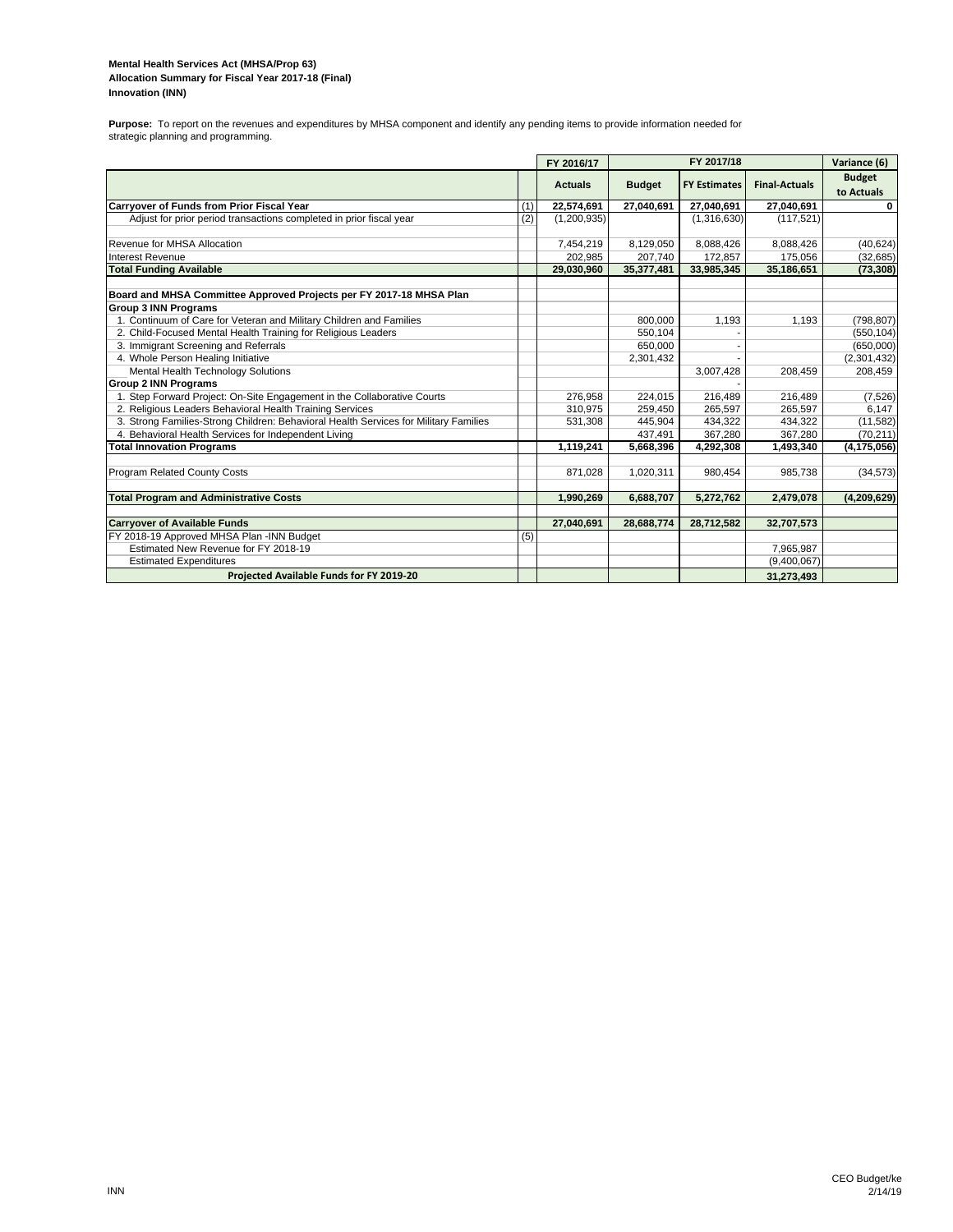### **Mental Health Services Act (MHSA/Prop 63) Allocation Summary for Fiscal Year 2017‐18 Workforce Education and Training (WET)**

Purpose: To report on the revenues and expenditures by MHSA component and identify any pending items to provide information needed for strategic planning and programming.

|                                                                                    |     | FY 2016/17     |               | Variance (6)        |                      |                             |
|------------------------------------------------------------------------------------|-----|----------------|---------------|---------------------|----------------------|-----------------------------|
|                                                                                    |     | <b>Actuals</b> | <b>Budget</b> | <b>FY Estimates</b> | <b>Final-Actuals</b> | <b>Budget</b><br>to Actuals |
| <b>Carryover of Funds from Prior Fiscal Year</b>                                   | (1) |                |               |                     | 351.651              | 351,651                     |
| Adjust for prior period transactions completed in prior fiscal year                | (2) |                |               |                     | (351, 651)           |                             |
| Transfers from Community Services and Supports to Cover Approved Project Expenses  | (3) | 4,547,430      | 5,150,282     | 4,355,983           | 4,347,838            | (802, 444)                  |
| Total Funding Available for FY 2017-18                                             |     |                | 5,150,282     | 4,355,983           | 4,347,838            | (450, 793)                  |
| Board and MHSA Committee Approved Projects per FY 2017-18 MHSA Plan                |     |                |               |                     |                      |                             |
| 1. Workforce Staffing Support                                                      |     | 508,876        | 492,240       | 1,128,221           | 1,128,221            | 635,981                     |
| 2. Training and Technical Assistance                                               |     | 1,336,693      | 1,447,674     | 1,208,980           | 1.208.980            | (238, 694)                  |
| 3. Mental Health Career Pathways Program                                           |     | 857,750        | 927,000       | 858,633             | 858,633              | (68, 367)                   |
| 4. Residencies and Internships Program                                             |     | 225.533        | 238.381       | 233,560             | 233,560              | (4,821)                     |
| 5. Financial Incentives Programs                                                   |     | 348.895        | 1,259,351     | 397,986             | 397,986              | (861, 365)                  |
| <b>Total Workforce Education and Training Programs</b>                             |     | 3,277,747      | 4,364,646     | 3,827,380           | 3,827,380            | (537, 266)                  |
| Program Related County Costs                                                       |     | 1,269,683      | 785.636       | 528,603             | 520,458              | (265, 178)                  |
| <b>Total Program and Administrative Costs</b>                                      |     | 4,547,430      | 5,150,282     | 4,355,983           | 4,347,838            | (802, 444)                  |
|                                                                                    |     |                |               |                     |                      |                             |
| <b>Carryover of Available Funds</b>                                                |     |                |               |                     |                      |                             |
| FY 2018-19 Approved MHSA Plan - WET Budget                                         | (5) |                |               |                     |                      |                             |
| Estimated Transfers from Community Services and Supports to Other MHSA subaccounts |     |                |               |                     | 5,085,282            |                             |
| <b>Estimated Expenditures</b>                                                      |     |                |               |                     | (5,085,282)          |                             |
| Projected Available Funds for FY 2019-20                                           |     |                |               |                     |                      |                             |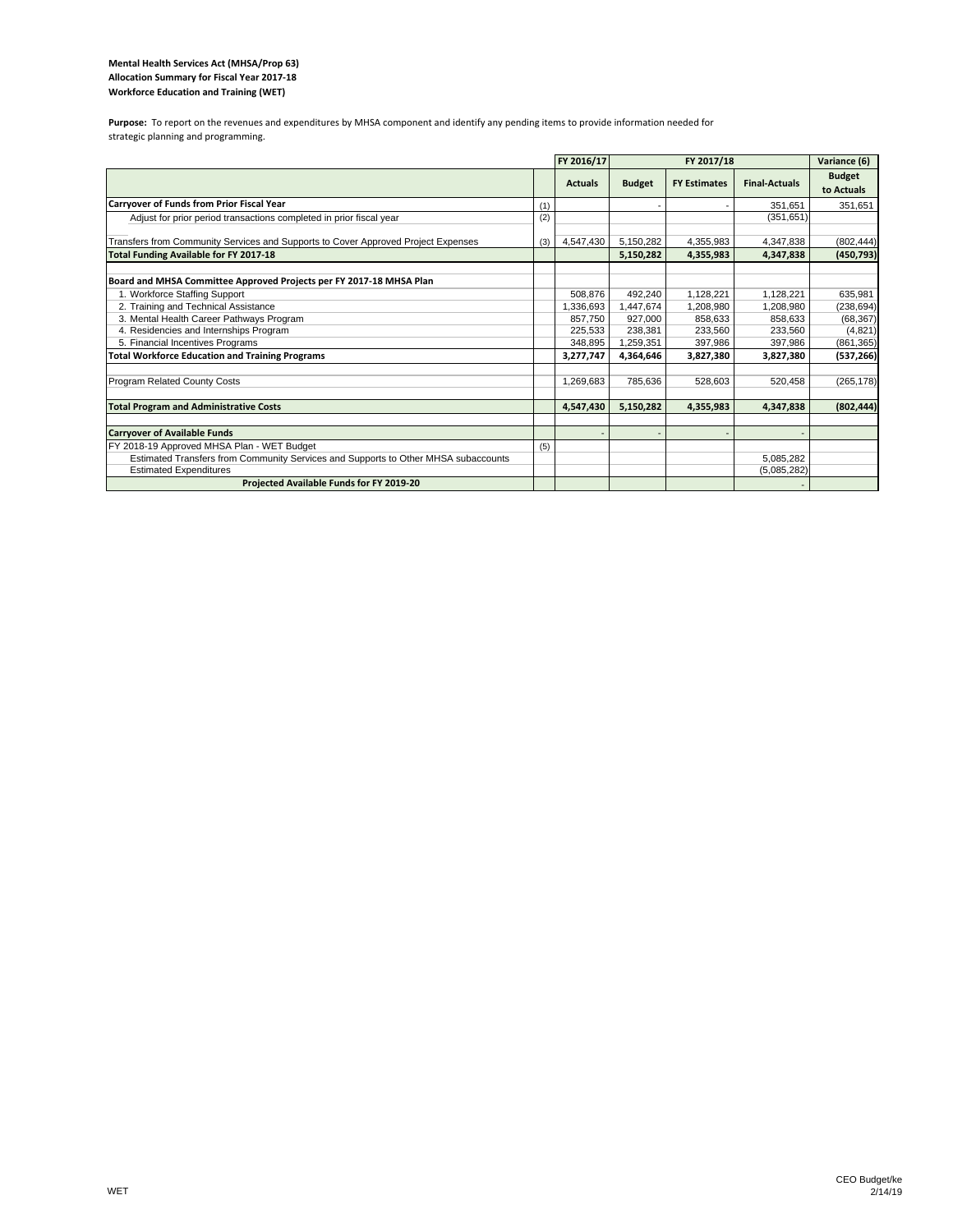### **Mental Health Services Act (MHSA/Prop 63) Allocation Summary for Fiscal Year 2017‐18 Capital Facilities and Technological Needs**

Purpose: To report on the revenues and expenditures by MHSA component and identify any pending items to provide information needed for strategic planning and programming.

|                                                                                                                     |     | FY 2016/17     |               | Variance (6)        |                              |                             |
|---------------------------------------------------------------------------------------------------------------------|-----|----------------|---------------|---------------------|------------------------------|-----------------------------|
|                                                                                                                     |     | <b>Actuals</b> | <b>Budget</b> | <b>FY Estimates</b> | <b>Final-Actuals</b>         | <b>Budget</b><br>to Actuals |
| Carryover of Funds from Prior Fiscal Year                                                                           | (1) | 3,739,869      | 4,528,868     | 3,739,869           | 4,337,768                    | (191, 100)                  |
| Adjust for prior period transactions completed in prior fiscal year                                                 | (2) | 597,899        |               |                     | (597, 899)                   |                             |
| Transfers from Community Services and Supports to Cover Approved Project Expenses                                   | (3) | 3,418,388      | 7,729,981     |                     | 3,283,215                    | (4, 446, 766)               |
| <b>Total Funding Available for FY 2017-18</b>                                                                       |     | 7,756,156      | 12,258,849    | 3,739,869           | 7,023,084                    | (4,637,866)                 |
| Board and MHSA Committee Approved Projects per FY 2017-18 MHSA Plan<br>11. Electronic Health Record (EHR)           |     | 2,796,656      | 3,843,148     | 2,974,762           | 2,974,709                    | (868, 439)                  |
| <b>Total Workforce Education and Training Programs</b>                                                              |     | 2,796,656      | 3,843,148     | 2,974,762           | 2,974,709                    | (868, 439)                  |
| <b>Program Related County Costs</b>                                                                                 |     | 621.732        | 691.767       | 292,785             | 308,506                      | (383, 261)                  |
| <b>Total Program and Administrative Costs</b>                                                                       |     | 3,418,388      | 4,534,915     | 3,267,547           | 3,283,215                    | (1,251,700)                 |
|                                                                                                                     |     |                |               |                     |                              |                             |
| <b>Carryover of Available Funds</b>                                                                                 |     | 4,337,768      | 7,723,934     | 472,322             | 3,739,869                    |                             |
| FY 2018-19 Approved MHSA Plan - CFTN Budget                                                                         | (5) |                |               |                     |                              |                             |
| Estimated Transfers from Community Services and Supports to Other MHSA subaccounts<br><b>Estimated Expenditures</b> |     |                |               |                     | 17,408,864<br>(21, 148, 733) |                             |
| Projected Available Funds for FY 2019-20                                                                            |     |                |               |                     | (0)                          |                             |